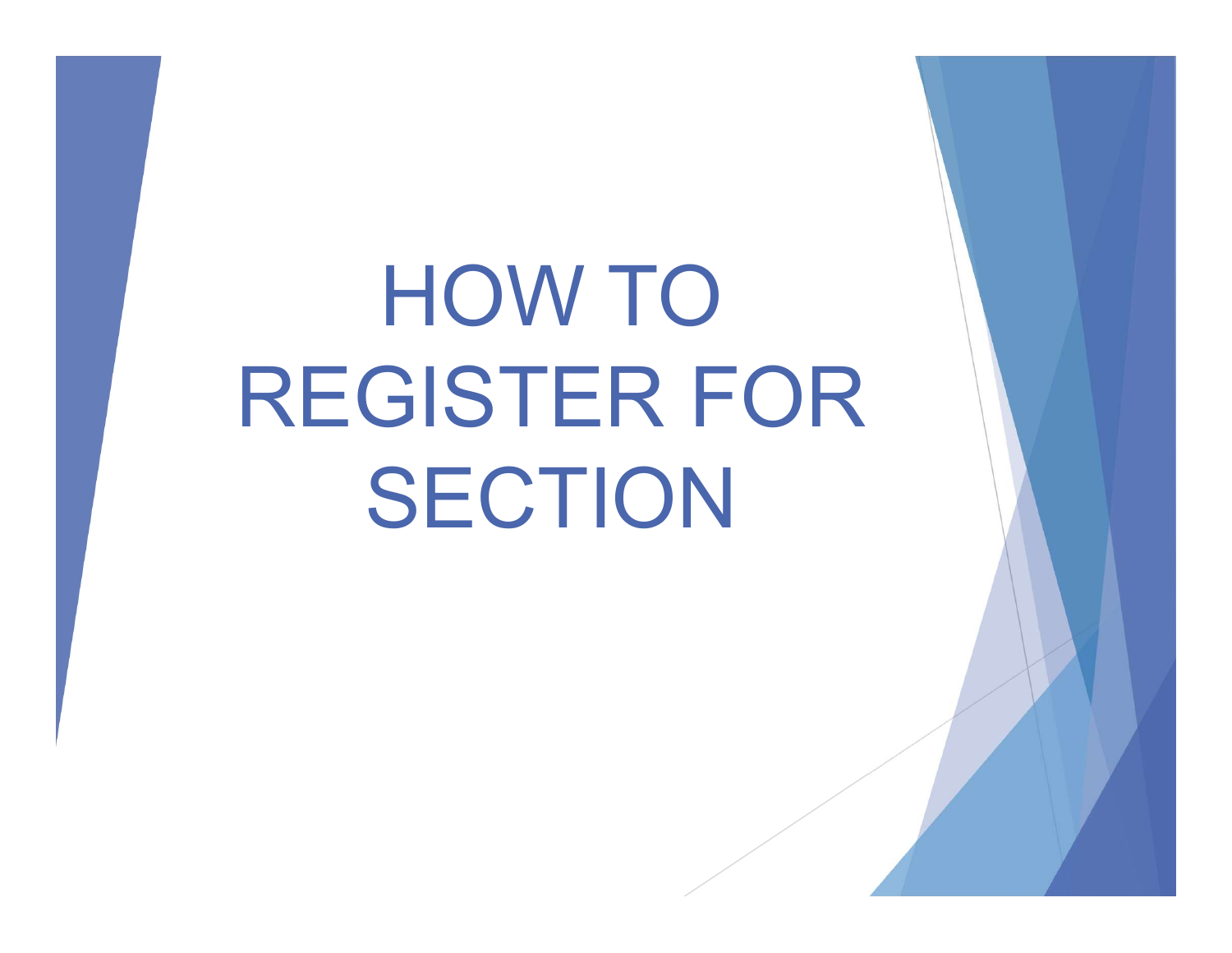#### To Register For Courses

Check the notifications area to ensure that you have no error messages regarding possible restrictions or course requirements To Register For Courses<br>
Check the notifications area to ensure th<br>
no error messages regarding possible re<br>
course requirements<br>
Registration through Self-Service is available to all str<br>
those who:<br>
- have completed 45 c Check the notifications area to er<br>no error messages regarding pos<br>course requirements<br>Registration through Self-Service is available<br>those who:<br>- have completed 45 credit hours or less,<br>- Or are on academic probation.

Registration through Self-Service is available to all students except those who:

- 
- 

Once courses planned, a request to have plan reviewed by Advisor is needed (Review Complete) and required (Advisement Complete) before term registration can occur.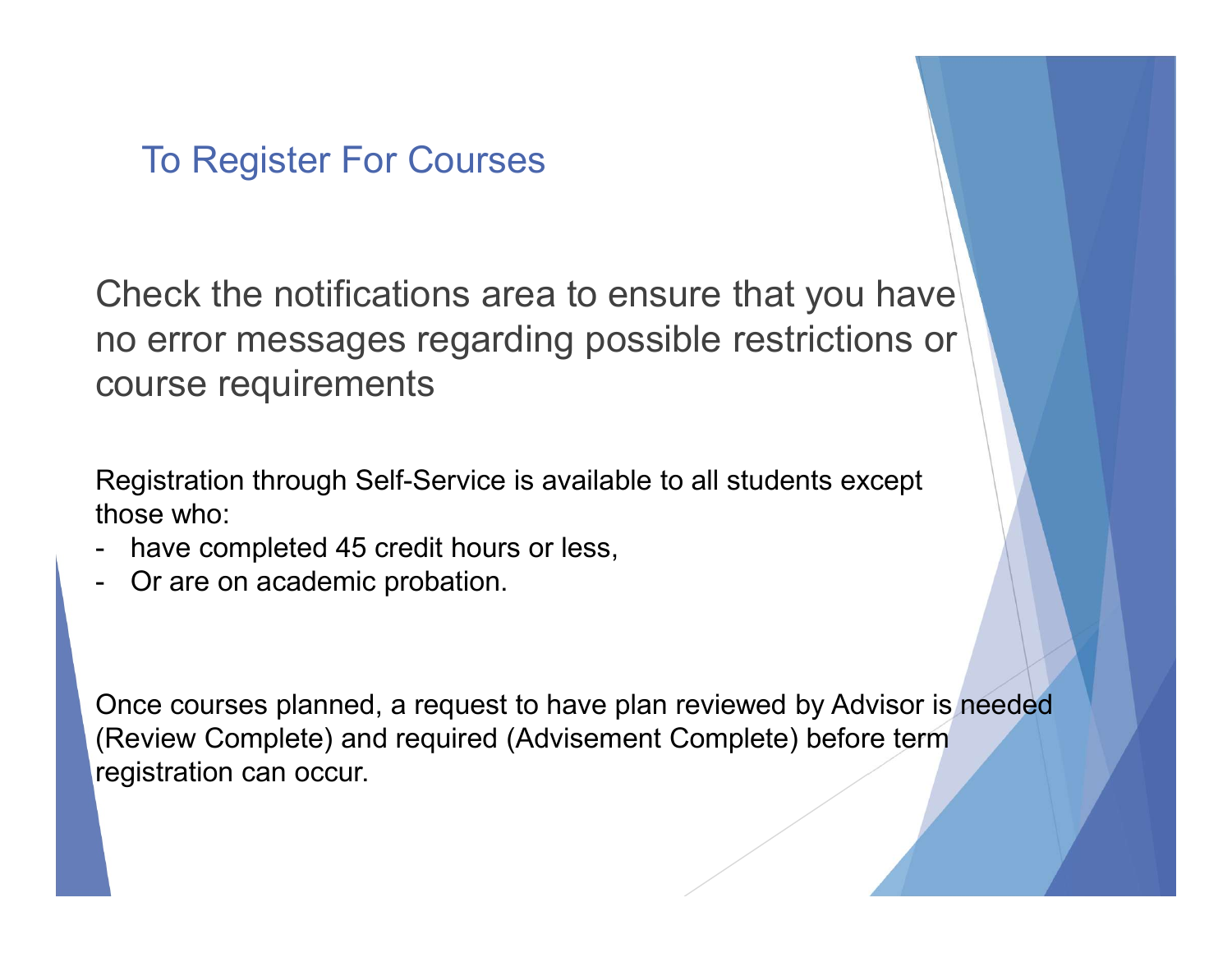## To finish registering, click on plan & schedule to be taken back to the following screen:

| to be taken back to the following screen:                                                        |                     |                               |                                     |
|--------------------------------------------------------------------------------------------------|---------------------|-------------------------------|-------------------------------------|
| Academics Student Planning Plan & Schedule                                                       |                     |                               |                                     |
| Plan your Degree and Schedule your courses                                                       |                     |                               | $\alpha$<br>Search for courses      |
| Schedule<br>Timeline<br>Advising<br>Petitions & Waivers                                          |                     |                               |                                     |
| FA 20 Semester 16 Wk<br>$+$                                                                      |                     | <b>Remove Planned Courses</b> | <b>Register Now</b>                 |
| <b>Y</b> Filter Sections<br>Save to iCal                                                         | <b>A</b> Print      | Planned: 3 Credits            | Option 2:                           |
| <b>AGR-101-01: Introduction to Animal Science</b><br>$\mathsf{x}$<br>9am<br>$\checkmark$ Planned | Sun<br>Mon<br>Tue   | Wed                           |                                     |
| 10am<br>Credits: 3 Credits<br>Grading: Graded                                                    | AGR-101-01 $\times$ | AGR-101-01                    | <b>Click "Register Now" located</b> |
| 11am<br>Instructor: Cash, K<br>8/24/2020 to 12/19/2020                                           |                     |                               | in the upper left hand corner       |
| 12pm<br>Seats Available: 23<br>$\vee$ Meeting Information<br>1pm                                 |                     |                               | to register for all of the          |
| Register<br>2pm                                                                                  |                     |                               | planned courses at the same         |
| Option 1:                                                                                        |                     |                               | time                                |
| Click on "Register" in each                                                                      |                     |                               |                                     |
| individual section to                                                                            |                     |                               |                                     |
| register course by course                                                                        |                     |                               |                                     |
|                                                                                                  |                     |                               |                                     |
|                                                                                                  |                     |                               |                                     |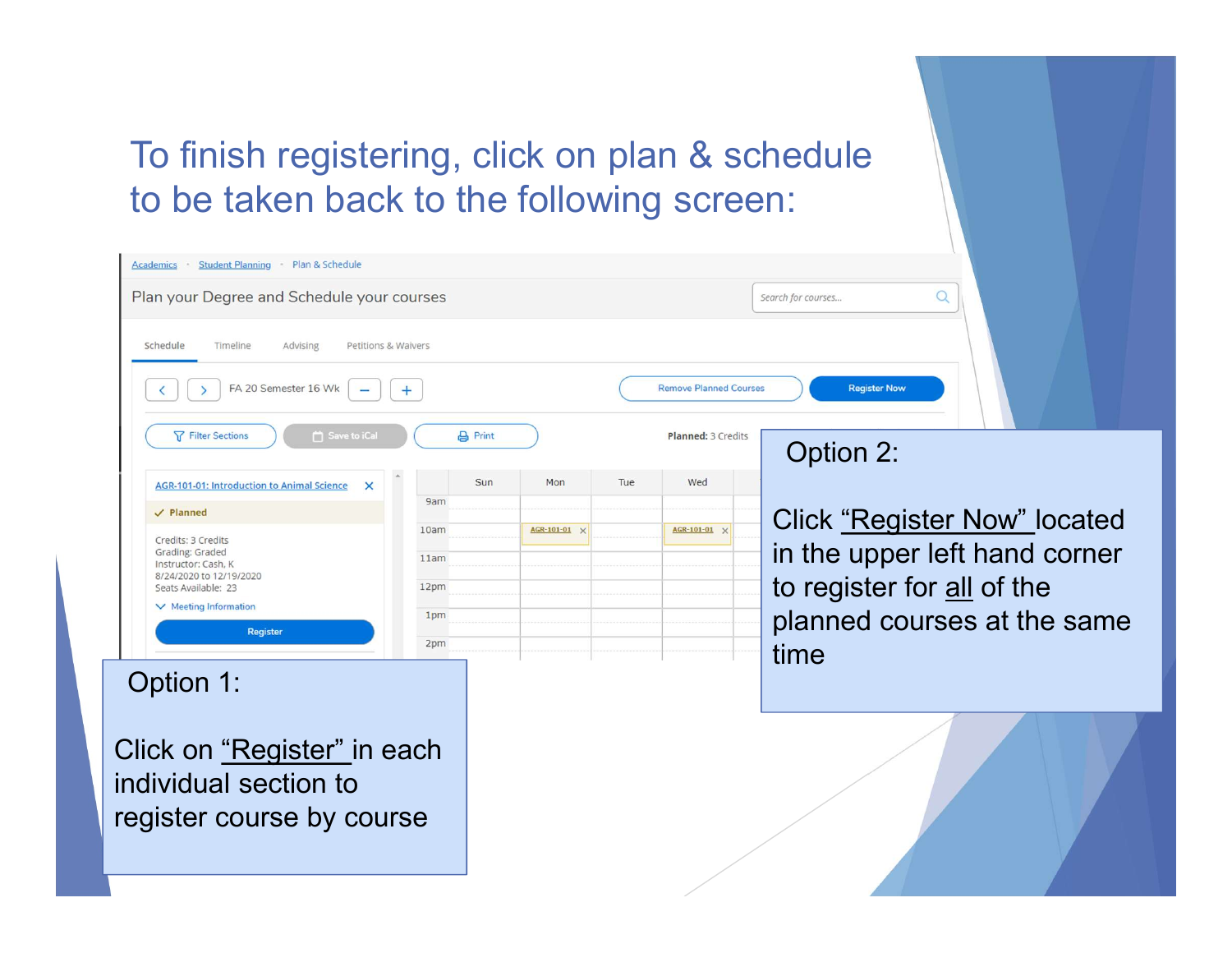#### Registration Success

- Each course will illuminate in green to indicate that you have been successfully enrolled in the course
- **Drop buttons will also be available for those courses**

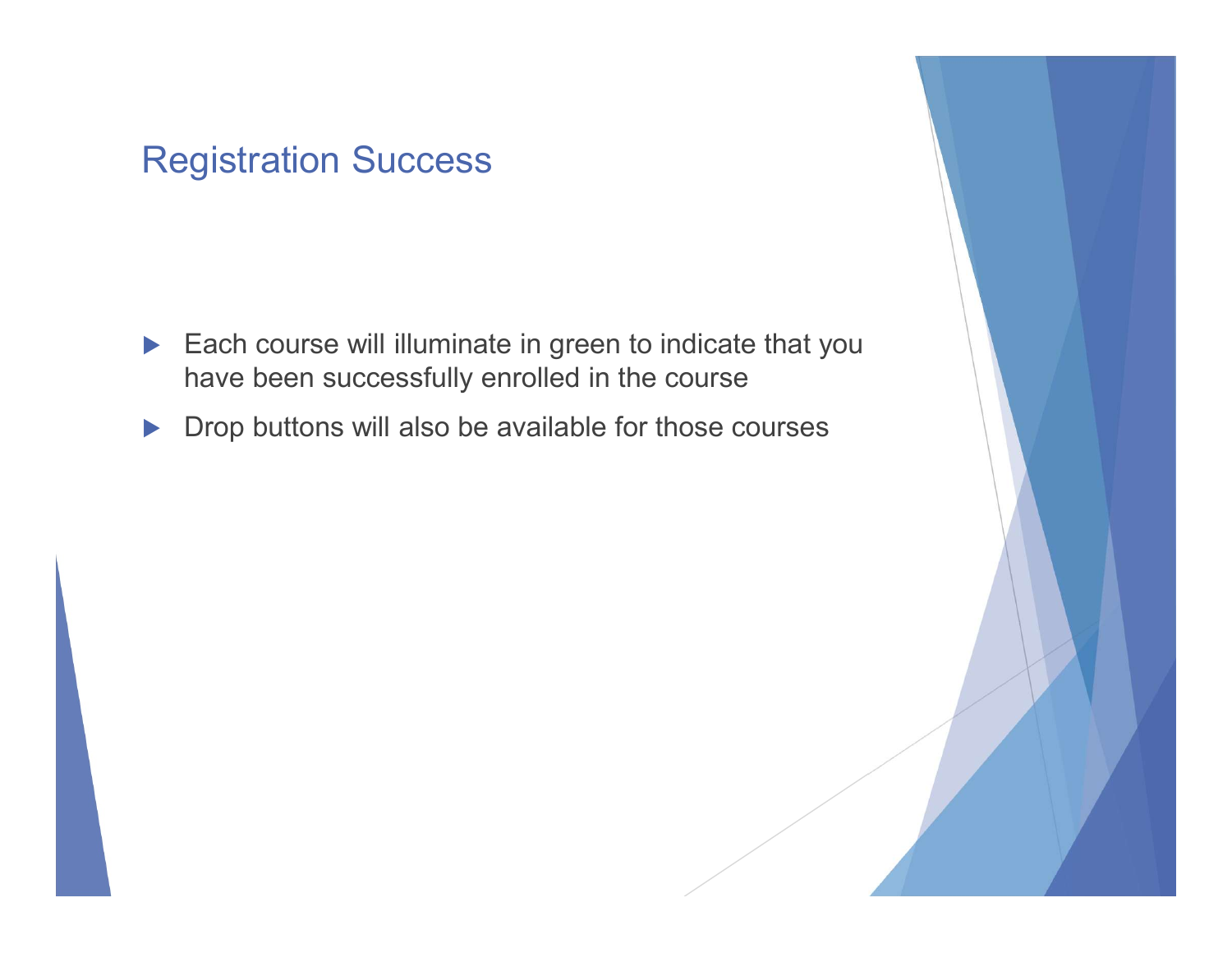### COURSE NOW STATES REGISTERED, BUT NOT STARTED:

| Schedule                                                          | Timeline                                          |                      | Advising Petitions & Waivers |      |                |    |
|-------------------------------------------------------------------|---------------------------------------------------|----------------------|------------------------------|------|----------------|----|
| K                                                                 |                                                   | FA 20 Semester 16 Wk | +                            |      |                |    |
| 77                                                                | <b>Filter Sections</b>                            |                      | Save to iCal                 |      | <b>A</b> Print |    |
|                                                                   | <b>AGR-101-01: Introduction to Animal Science</b> |                      |                              |      | Sun            |    |
|                                                                   | $\checkmark$ Registered, but not started          |                      |                              | 9am  |                |    |
| Credits: 3 Credits                                                |                                                   |                      |                              | 10am |                | AG |
| Grading: Graded<br>Instructor: Cash, K<br>8/24/2020 to 12/19/2020 |                                                   | 11am                 |                              |      |                |    |
|                                                                   | $\vee$ Meeting Information                        |                      |                              | 12pm |                |    |
|                                                                   | <b>Drop</b>                                       |                      |                              | 1pm  |                |    |
|                                                                   | $\vee$ View other sections                        |                      |                              | 2pm  |                |    |

Plan your Degree and Schedule your courses

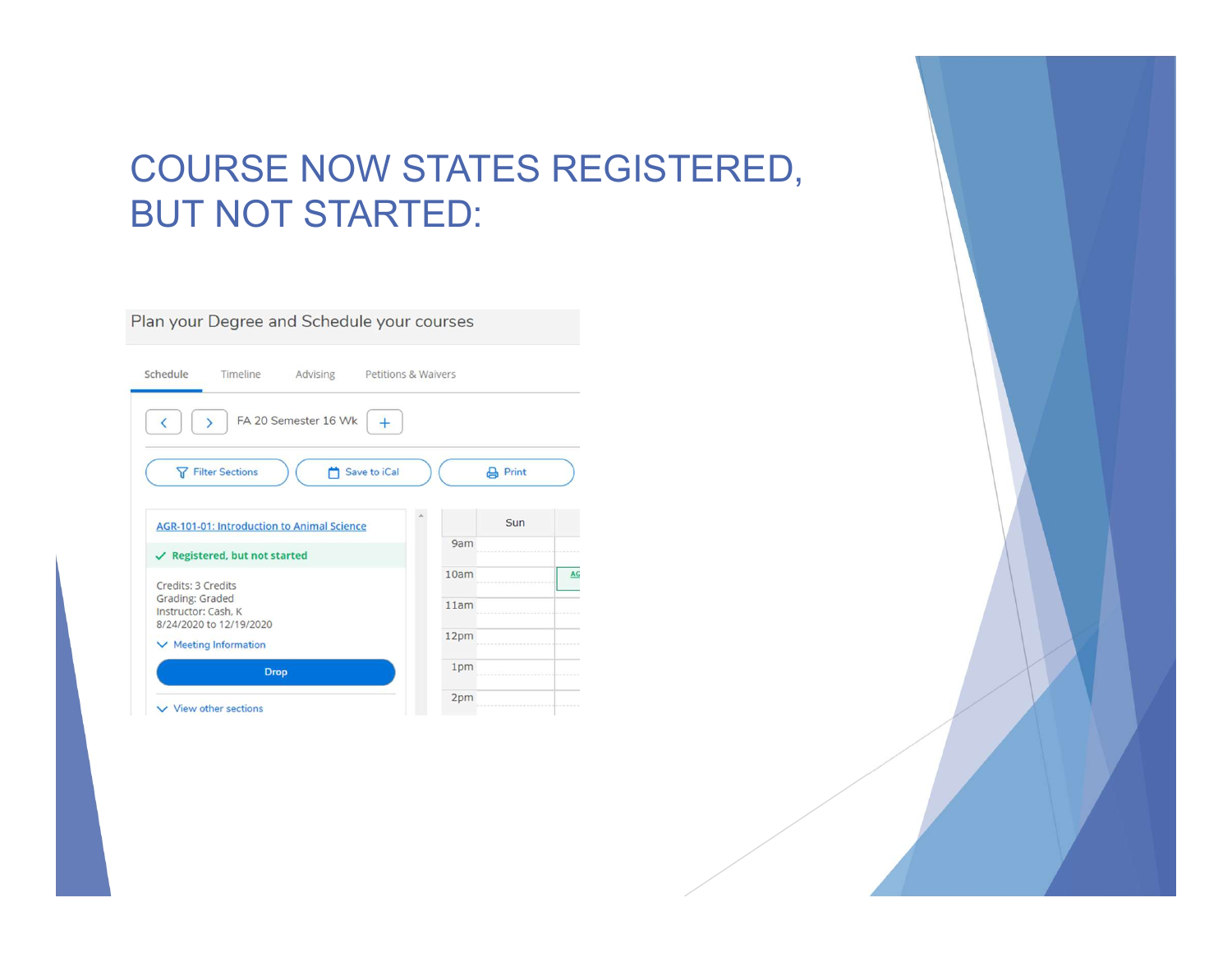### EMAIL CORRESPONDENCE AFTER REGISTRATION COMPLETE:

Q Reply Q Reply All Q Forward registrar@lincolnu.edu **Registration Acknowledgement** We removed extra line breaks from this message.

This is an automatic reply.

Dear<sup></sup>

You are receiving this email because you have registered for classes, or have made changes to your existing class schedule.

If you have questions regarding your schedule, please contact the Office of the Registrar at (573) 681-5011, B-4 Young Hall, or registrar@lincolnu.edu.

If you have questions about your degree requirements, please contact your advisor.

If you have technical questions, please contact the Helpdesk at (573) 681-5888 or helpdesk@lincolnu.edu.

5:48 PM

 $\checkmark$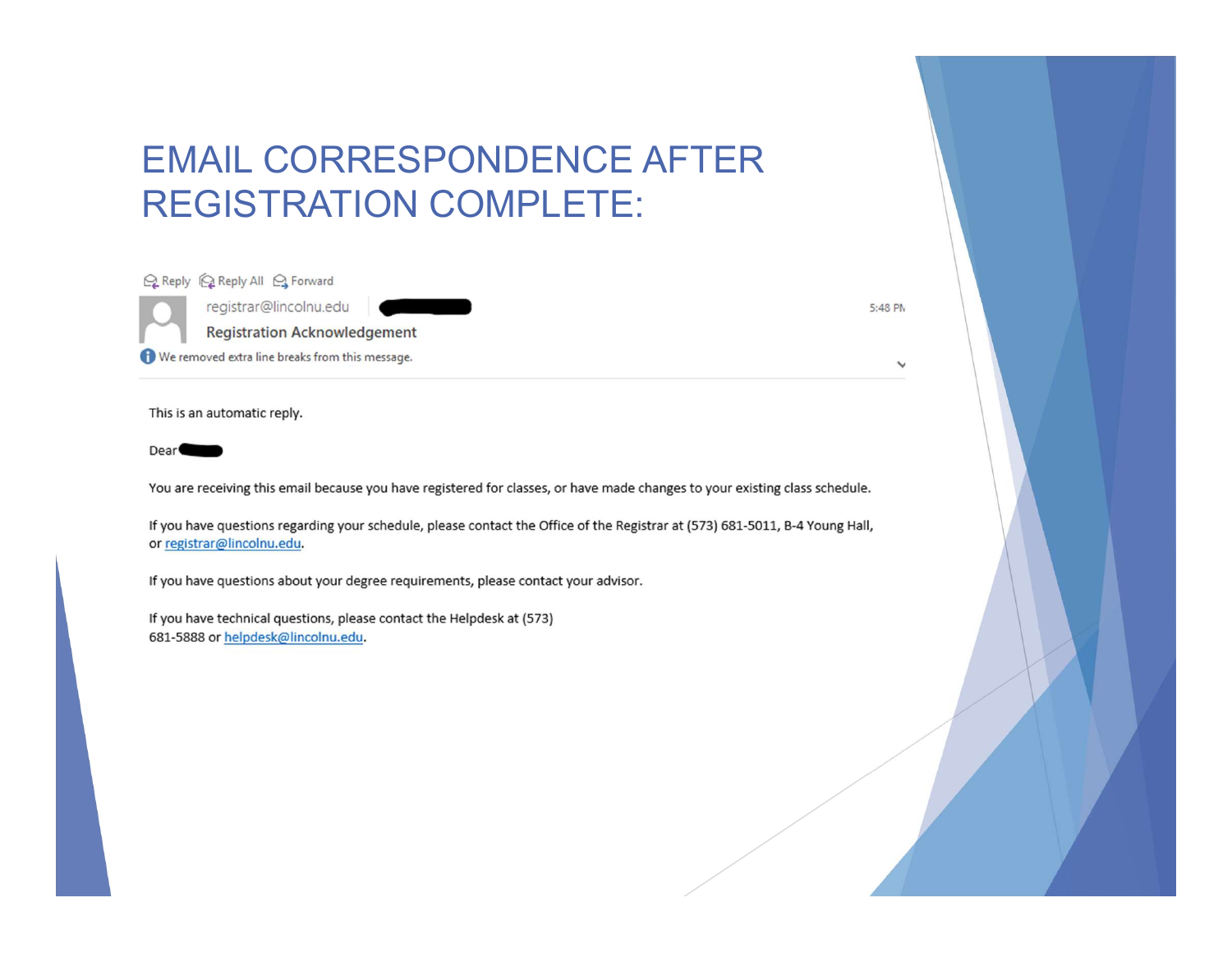#### To Drop From A Course

Locate and click on "Dro

Plan your Degree and Schedule your courses

| " | Schedule<br>Timeline<br>Advising<br>Petitions & Waivers           |                |  |  |  |  |  |  |
|---|-------------------------------------------------------------------|----------------|--|--|--|--|--|--|
|   | FA 20 Semester 16 Wk<br>$+$                                       |                |  |  |  |  |  |  |
|   | Save to iCal<br><b>Filter Sections</b><br>77                      | <b>B</b> Print |  |  |  |  |  |  |
|   | <b>AGR-101-01: Introduction to Animal Science</b>                 | Sun            |  |  |  |  |  |  |
|   | $\checkmark$ Registered, but not started                          | 9am            |  |  |  |  |  |  |
|   | Credits: 3 Credits                                                | 10am<br>AG     |  |  |  |  |  |  |
|   | Grading: Graded<br>Instructor: Cash, K<br>8/24/2020 to 12/19/2020 | 11am           |  |  |  |  |  |  |
|   | $\vee$ Meeting Information                                        | 12pm           |  |  |  |  |  |  |
|   | <b>Drop</b>                                                       | 1pm            |  |  |  |  |  |  |
|   | $\vee$ View other sections                                        | 2pm            |  |  |  |  |  |  |

\*If you have less than 45 credit hours, are not in good academic standing, or have restrictions, you will need to complete a Change Course Schedule Form and turn it in with signatures to the Office of the Registrar, B-4 Young Hall.